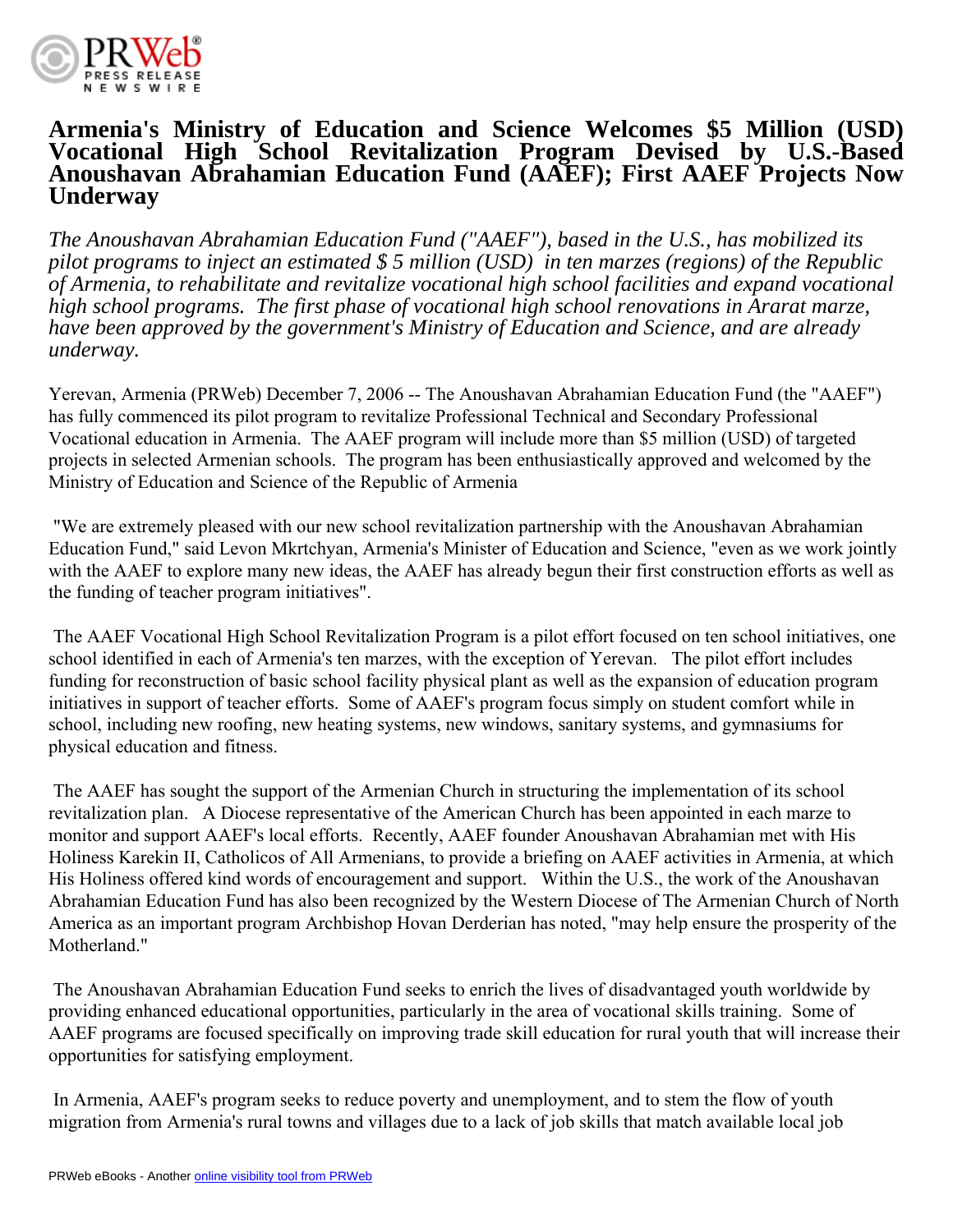

opportunities. The Anoushavan Abrahamian Education Fund program for Armenian vocational high schools is a permanent commitment to those schools selected for the AAEF program.

 The AAEF also plans a Social Fund to provide textbooks and other learning materials for needy children and families, as well as after-school programs for arts, culture, and sports. A Scholarship Fund is also envisioned to support gifted students in their higher education and advanced studies. The Anoushavan Abrahamian Education Fund is an independent, non-profit

non-governmental 501(c)3 organization, founded in 2004.

 For more information about the Anoushavan Abrahamian Education Fund - the AAEF - please visit [www.aaefund.org](http://www.aaefund.org) or call 818.866.4471 (U.S.). Armenia's Ministry of Education and Science can be reached by visiting the Ministry's website at [www.edu.am](http://www.edu.am).